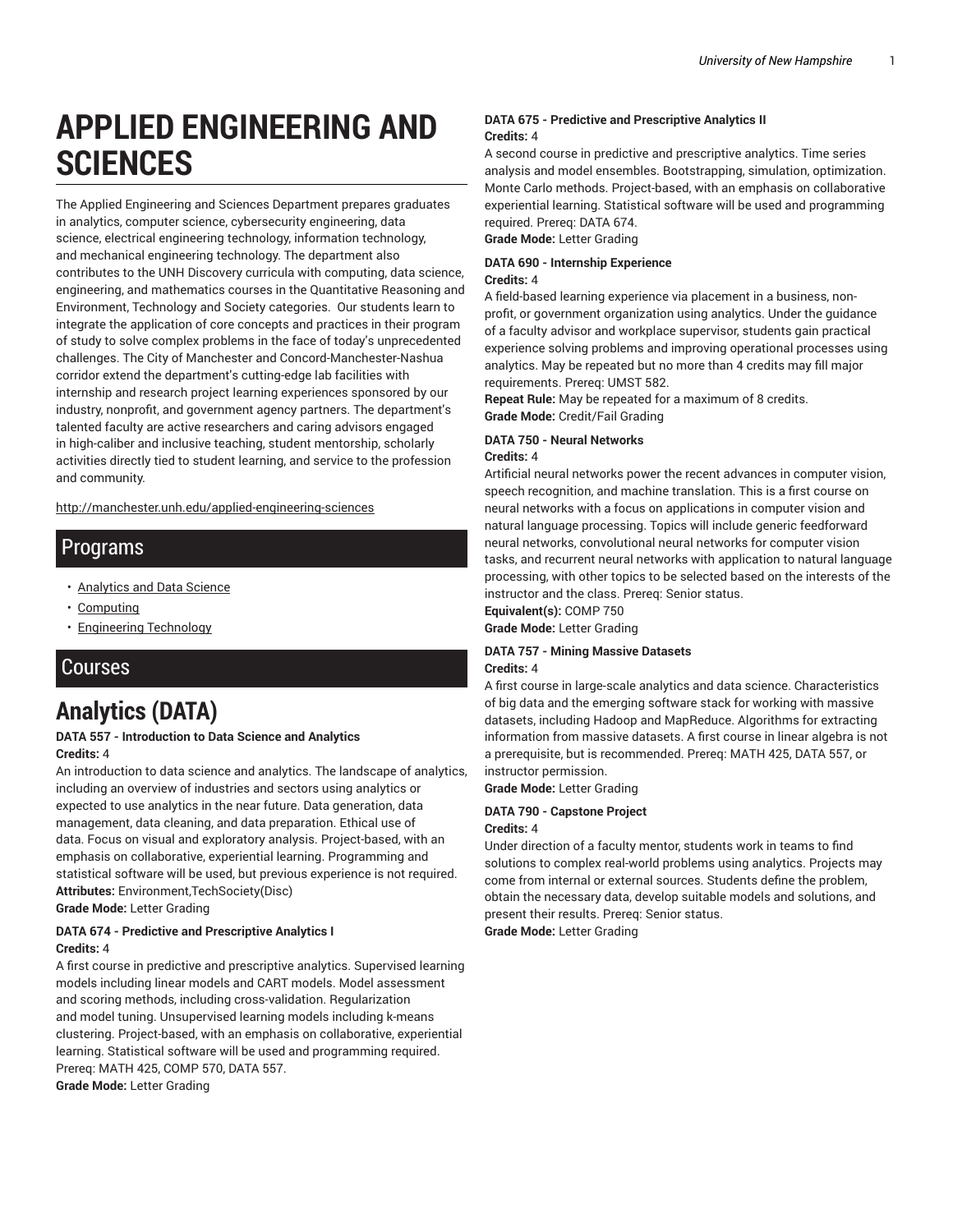# **Computer Technology (COMP)**

#### **COMP 405 - Introduction to Web Design and Development Credits:** 4

Students learn the fundamentals of how the Internet works, gain practice with foundational technologies that power websites and learn how to solve problems like a programmer. A significant portion of he course covers web front-end design and development; students create a website using HTML/CSS, and are introduced to JavaScript language and responsive web design techniques. Topics include Internet history and structure, legal and ethical issues. No prior programming experience is required.

**Attributes:** Environment,TechSociety(Disc) **Equivalent(s):** IT 403 **Grade Mode:** Letter Grading

#### **COMP 415 - Mobile Computing First and For Most Credits:** 4

This course examines how mobile computing is transforming our everyday lives and the society and environment in which we live. In this course the students will engage the mobile ecosystem by inventing apps and solving problems of personal, social, and environmental relevance. Students will learn computational thinking skills and create mobile apps using AppInventor, a free and open source visual blocks-based programming environment. Students will share their creative apps with peers and communities. They will also exercise inclusion, civic engagement, and peer learning in the context of innovating with free and open source software that empower individuals and communities. **Attributes:** Environment,TechSociety(Disc)

**Grade Mode:** Letter Grading

#### **COMP 424 - Applied Computing 1: Foundations of Programming Credits:** 4

Integrates three essential computing competencies: Problem solving, data analysis, and programming. Problems are chosen from data-driven real-world examples such as astronomy, cryptography, environmental simulation, image processing, and video games. Emphasis is on formulating problems, thinking creatively about how computations can solve problems, and expressing solutions clearly and accurately. Using Python, students learn design, implementation, testing, and analysis of algorithms and programs.

**Equivalent(s):** CS 410, CS 414, CS 415 **Grade Mode:** Letter Grading

#### **COMP 425 - Introduction to Programming Credits:** 4

An introduction to problem solving and object-oriented programming. Emphasis is on programming concepts and techniques and their application to software development. Students learn to write, review, document, share, and demonstrate interactive applications and participate in pair programming, peer-led tutoring, and collaborative learning throughout the course.

**Equivalent(s):** CS 410, CS 414 **Grade Mode:** Letter Grading

#### **COMP 430 - Systems Fundamentals Credits:** 4

The underlying hardware and software infrastructure upon which applications are constructed is collectively described by the term "computer systems." Computer systems broadly span the subdisciplines of operating systems, parallel and distributed systems, communications networks, and computer architecture. The class will present an integrative view of these fundamental concepts in a unified albeit simplified fashion, providing a common foundation for the different specialized mechanisms and policies appropriate to the particular domain area.

**Equivalent(s):** ECE 401 **Grade Mode:** Letter Grading

#### **COMP 500 - Discrete Structures**

#### **Credits:** 4

This course prepares students for understanding computational complexity; i.e., what makes a given task/problem hard and how hardness is measured. It accomplishes this through the study of algorithms, permutations, combinations, probability, graph theory, and trees.

**Grade Mode:** Letter Grading

#### **COMP 520 - Database Design and Development Credits:** 4

An introduction to developing database applications with business users. Topics include fundamentals of the relational model, structured query language, data modeling and database design and implementation. Students use a variety of database management system tools to model, code, debug, document, and test database applications. Students complete real-world team projects.

**Equivalent(s):** CIS 520, IT 505 **Grade Mode:** Letter Grading

#### **COMP 525 - Data Structures Fundamentals Credits:** 4

Data structures and algorithms are fundamental to developing solutions for computational problems. In this course students design and implement data and functional abstractions; analyze and select appropriate data structures to solve computational problems; practice programming and software development techniques to implement computational solutions. Prereq: COMP 424 or COMP 425.

**Equivalent(s):** CS 416, CS 417 **Grade Mode:** Letter Grading

#### **COMP 530 - Machine and Network Architecture Credits:** 4

Examines the following topics. Machine organization: program and data representation; registers, instructions, and addressing modes; assemblers and linkers. Impact of hardware on software and software on hardware. Introduces the Internet protocol suite and network tools and programming and discusses various networking technologies. Prereq: COMP 430.

**Grade Mode:** Letter Grading

#### **COMP 550 - Networking Concepts**

#### **Credits:** 4

Explores the fundamentals of data communications and networking requirements for an organization, including the standard layers of network organization; network technologies; and protocols for LANs, WANs, wireless networks, and switched and routed networks. Includes issues of security, topology, management, and future developments. **Grade Mode:** Letter Grading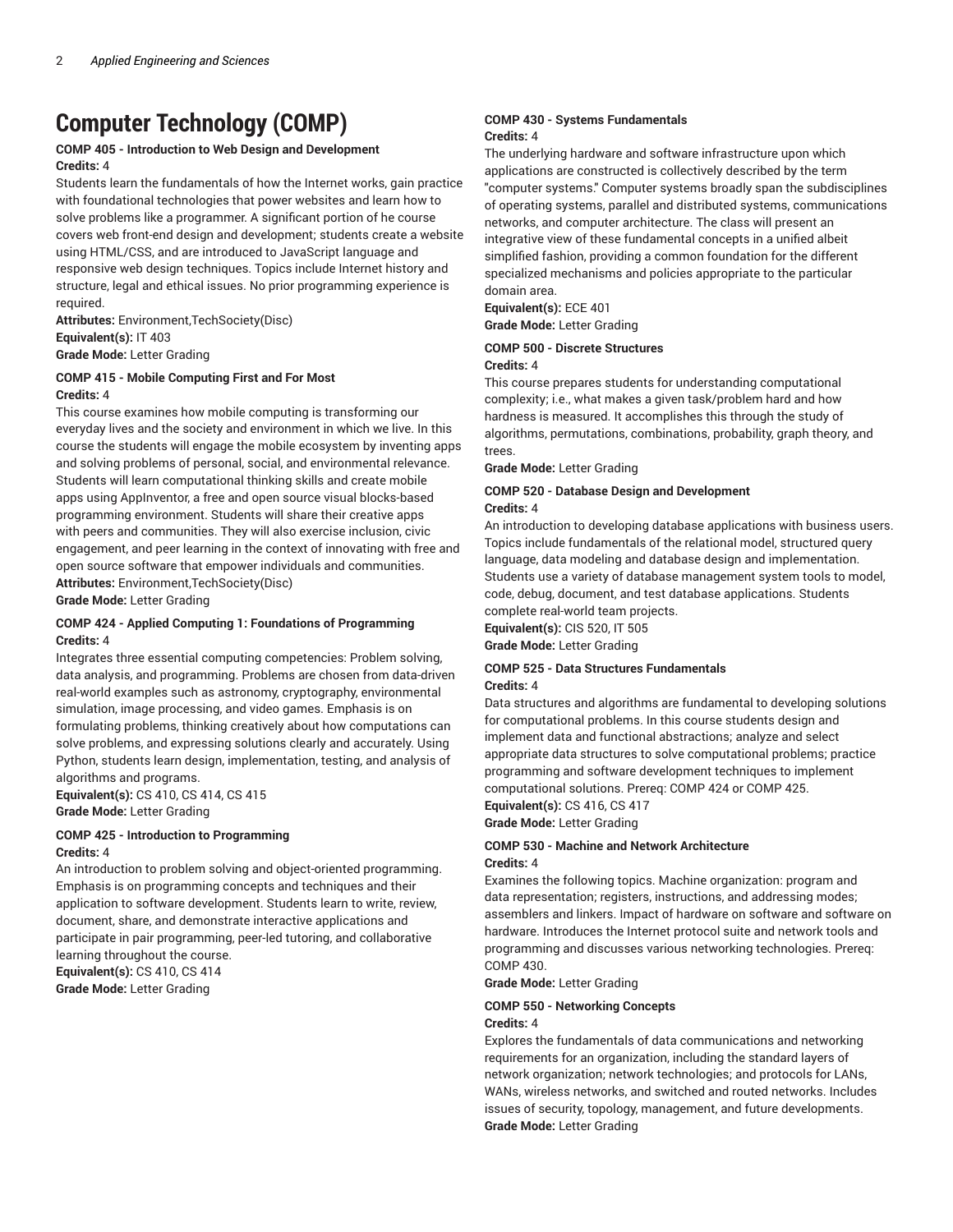#### **COMP 560 - Ethics and the Law in the Digital Age Credits:** 4

Examines classical and ethical and legal constructs as they pertain to current and topical issues. Students develop and articulate a personal point of view on a broad range of issues based on sound ethical principles and consider the impact of such views on coworkers, employers, and society in general. Topics also include: major social issues involving intellectual property, privacy, current U.S. and international relations relevant to ethical theories. The interplay between ethics and law is explored through current case studies and students formulate and support conclusions based on ethical constructs presented in class. Case study analysis is a major component in course delivery. Writing intensive.

**Attributes:** Humanities(Disc); Writing Intensive Course **Grade Mode:** Letter Grading

#### **COMP 570 - Statistics in Computing and Engineering Credits:** 4

An introduction to tools from probability and statistics that are needed by computing and engineering professionals. Exploratory data analysis including graphic data analysis. discrete and continuous probability distributions, inference, linear regression, and analysis of variance, with applications from artificial intelligence, machine learning, data mining, and related topics. Project work and use of statistical software are an integral part of the course. Prereq: MATH 425.

**Grade Mode:** Letter Grading

#### **COMP 574 - Applied Computing 2: Foundations of Machine Learning Credits:** 4

Introduction to making informed, data-based decisions with machine learning, data representation and analysis tools, and programming. Emphasis is on the importance of gathering, cleaning, normalizing, visualizing and analyzing data to drive informed decision-making in any field of study. Students learn to use tools and techniques to work on realworld datasets using procedural and basic machine learning algorithms. Students also learn to ask good, exploratory questions and develop metrics to come up with a well-thought-out analysis. Prereq: COMP 424. **Grade Mode:** Letter Grading

#### **COMP 625 - Data Structures and Algorithms Credits:** 4

An introduction to object-oriented design, analysis, and implementation of data structures and algorithms. Students apply concepts and techniques to develop information processing applications. Best programming practices of editing, debugging, documentation, testing, and code review are stressed. Familiarity with an object-oriented programming language and experience with application development are required. Prereq: COMP 525.

**Equivalent(s):** CS 515

**Grade Mode:** Letter Grading

#### **COMP 630 - Systems Software Credits:** 4

Today's organizations need to deliver applications and services by automating processes that develop and deploy software and manage scalable computing infrastructures. Students will learn how to integrate development, operations, and cloud computing and gain experience with design approaches, version control, continuous integration, cloudbased APIs, and monitoring metrics. Key to systems software tools and automation processes are increased communication and collaboration practiced in the course team projects. Students who took COMP 698 Sp/ Topic Systems Software cannot repeat for credit. Prereq: COMP 530. **Grade Mode:** Letter Grading

#### **COMP 650 - Network Administration and Maintenance Credits:** 4

Advances the understanding of networks through practical application of administering and maintaining and intranet and its servers. Students use a modern server operating system and network management tools. Routine tasks include: install and configure servers, setup directory services and access privileges, tune network services, understand and implement network security, perform routine maintenance, and practice troubleshooting techniques. Prereq: COMP 550. **Grade Mode:** Letter Grading

#### **COMP 690 - Internship Experience**

#### **Credits:** 4

The internship provides field-based learning experience through placement in a computing field. Students gain practical computing experience in a business, non-profit, or government organization. Under the direction of a faculty advisor, the student is expected to contribute to the information technology products, processes, or services of the organization. Majors only. May be repeated but no more than 4 credits may fill major requirements. Prereq: UMST 582.

**Repeat Rule:** May be repeated for a maximum of 8 credits. **Grade Mode:** Letter Grading

#### **COMP 698 - Special Topics**

#### **Credits:** 1-4

Course topics not offered in other courses. Topics covered vary depending on contemporary computing topics, programmatic need, and availability and expertise of faculty. Barring duplication of subject, may be repeated for credit.

**Repeat Rule:** May be repeated for a maximum of 8 credits. **Grade Mode:** Letter Grading

#### **COMP 705 - Full Stack Development Credits:** 4

Students work in teams and implement, test, document, demonstrate, and deploy web systems that solve organizational needs expressed by real clients. Emphasis is on advanced server-side and client-side programming and integration of web application with database and web server applications. Free and open source development and communication tools are used to carry out the course project. Prereq: Senior status.

**Grade Mode:** Letter Grading

#### **COMP 715 - Information Security Credits:** 4

Topics include general security principles and practices, network and system security, access control methodology, and cryptography. Students develop a simple cryptographic system based on sound mathematical principals, work to improve it, and find ways to attack it. Some programming required. Prereq: Senior status. **Grade Mode:** Letter Grading

#### **COMP 720 - Database Systems and Technologies Credits:** 4

This is a project course that provides practical experience with developing a storage subsystem of a computer information system. Topics include data modeling, database design, system implementation, and integration with a target application. Emphasis is on implementation activities, database application development artifacts, project communication, and supporting system development and project management tools. Prereq: Senior status. **Grade Mode:** Letter Grading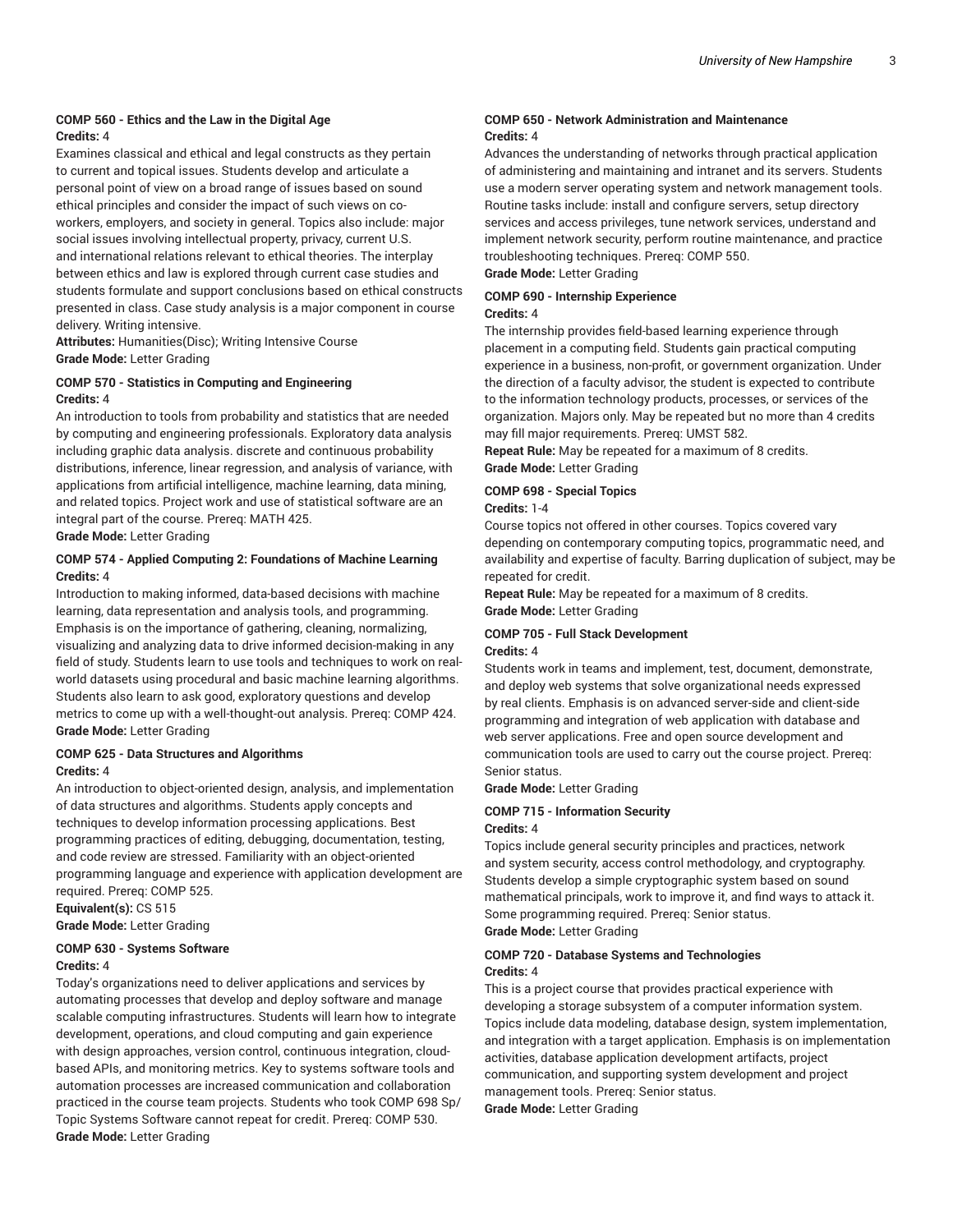#### **COMP 721 - Big Data for Data Engineers Credits:** 4

In this course students gain practical experience developing dataoriented applications in modern infrastructure frameworks, also known as the cloud data solutions. Guided by what a data scientist profile is, students become familiar with the use cases of data oriented applications. They will apply key data modeling and data design concepts to meet business requirements. Students will also apply modern software development to iteratively construct solutions using established reference architectures. Project work will be based in Google Cloud Platform and Amazon Web Services. Prereq: Senior Status. Special fee. **Grade Mode:** Letter Grading

#### **COMP 725 - Programming Languages Credits:** 4

Explores the main features of modern, high-level, general purpose programming languages from the user point of view. Provides students with an opportunity to use non-imperative programming paradigms, such as object-oriented, functional, and visual, and to learn how specific features of such languages can be used efficiently in solving problems. The purpose is to gain knowledge regarding the languages studied as well as providing the basis to conduct analysis related to comparisons and divergence in capabilities. Prereq: Senior status. **Equivalent(s):** CIS 698, COMP 698, ET 647

**Grade Mode:** Letter Grading

#### **COMP 730 - Software Development**

#### **Credits:** 4

Presents an iterative methodology for developing software systems. Development activities include requirements elicitation and analysis, system and object design, implementation and testing, project and configuration management, infrastructure maintenance, and system deployment to end user. Students work in teams, assume developer roles, build models of a real-world system, and deliver a proof-of-concept or prototype. Prereq: COMP 525.

**Attributes:** Writing Intensive Course

**Grade Mode:** Letter Grading

#### **COMP 740 - Machine Learning Applications and Tools Credits:** 4

Introduces students to practical approaches of machine learning. The course is an exploration of creative applications of artificial intelligence using modern machine learning components and tools. Different application domains are considered, such as computer vision, natural language processing, and cyber security. Students learn to evaluate machine learning systems as well as their potential prediction problems. Cannot receive credit if credit earned for COMP 780 AdvTop/ML Tools & Appl. Prereq: Senior status.

**Grade Mode:** Letter Grading

#### **COMP 741 - Practical Artificial Intelligence Credits:** 4

Balancing the science of AI with its engineering applications, the course focuses on AI foundations and principles for building intelligent computational systems. Reasoning, planning, learning, explaining, and acting with certainty and uncertainty are AI areas in which students will practice how to build AI systems that solve real-world problems. Particular attention is given to the impact of AI applications on our society and related ethical, privacy, security, and safety implications. Prereq: COMP 525.

**Grade Mode:** Letter Grading

#### **COMP 750 - Neural Networks Credits:** 4

Artificial neural networks power the recent advances in computer vision, speech recognition, and machine translation. This is a first course on neural networks with a focus on applications in computer vision and natural language processing. Topics will include generic feedforward neural networks, convolutional neural networks for computer vision tasks and recurrent neural networks with application to natural language processing, with other topics to be selected based on the interests of the instructor and the class. Prereq: Senior status.

**Equivalent(s):** DATA 750

#### **Grade Mode:** Letter Grading

#### **COMP 755 - Digital Forensics Credits:** 4

This course studies cyber-attack prevention, planning, detection, response, and investigation with the goals of counteracting cybercrimes. The topics covered in this course include fundamentals of digital forensics, forensic duplication and analysis, network surveillance, intrusion detection and response, incident response, anti-forensics techniques, anonymity and pseudonymity, computer security policies and guidelines, and methods and standards for extraction and preservation of digital evidence. Prereq: COMP 525.

**Grade Mode:** Letter Grading

#### **COMP 760 - Data Visualization & Communication Credits:** 4

Through hands-on experience with a leading data visualization tool, the course introduces the concepts of data visualization to allow students to communicate and analyze data effectively using visual techniques. **Grade Mode:** Letter Grading

#### **COMP 780 - Advanced Topics in Computing Credits:** 1-4

The course includes advanced topics and emerging areas in computing. Barring duplication of subject, the course may be repeated for credit. Prereq: Senior status or permission. **Grade Mode:** Letter Grading

#### **COMP 785 - Applied Cryptography Credits:** 4

This course aims to give students an overview of cryptographic concepts and methods, a good knowledge of some commonly used cryptographic primitives and protocols, a sound understanding of theory and implementation, as well as limitations and vulnerabilities, and an appreciation of the engineering difficulties involved in employing cryptographic tools to build secure systems. Some programming required. Prereq: COMP 525.

**Grade Mode:** Letter Grading

#### **COMP 790 - Capstone Project**

#### **Credits:** 4

This course requires the development of a real world project that responds to an IT organizational need. The project is undertaken by a team of students. An iterative approach is used to incrementally address the project requirements while constructing a prototype of the IT solution to the original problem. Prereq: COMP 690 and CIS 610. Writing intensive. **Attributes:** Writing Intensive Course

**Grade Mode:** Letter Grading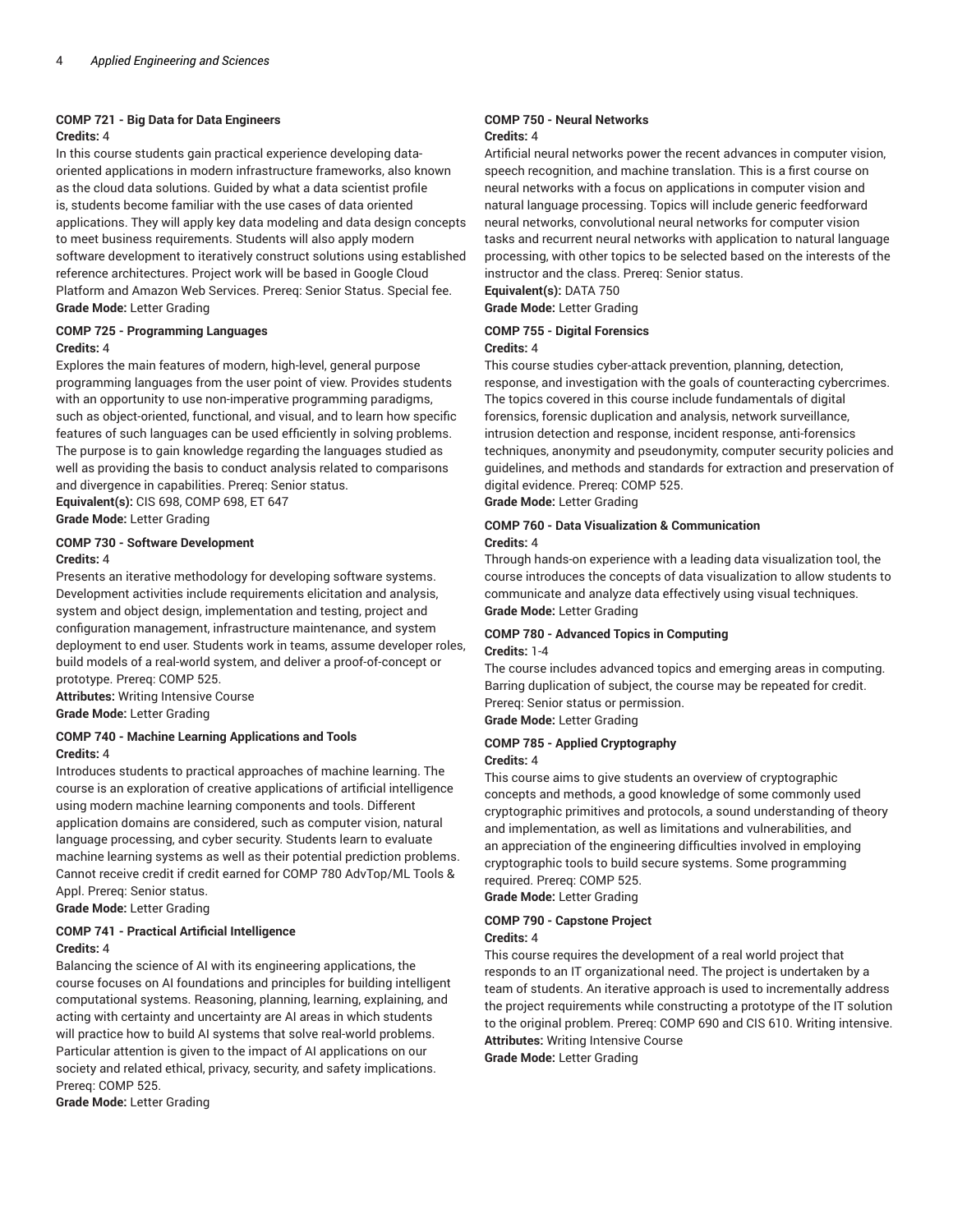#### **COMP 795 - Independent Study**

#### **Credits:** 1-4

Advanced individual study under the direction of a faculty mentor. Content area to be determined in consultation with faculty mentor. Prereq: permission. May be repeated.

**Grade Mode:** Letter Grading

# **Engineering Technology (ET)**

## **ET 401 - Introduction to Additive Manufacturing**

**Credits:** 4

This project-based course introduces current methods in the design and fabrication of #D models. Students will apply and integrate techniques from mathematics, engineering, and computing design #D models and then manufacture them by the use of 3D printers. Credit cannot be earned by students who have completed UMST 599 SpcTop/Intro to 3D Printing. Special fee.

**Attributes:** Environment,TechSociety(Disc) **Grade Mode:** Letter Grading

#### **ET 405 - Engineering Design Credits:** 4

This course introduces the engineering design process and solid modeling software tools to create 3D CAD models and generate professional industry engineering drawings. Industry codes and procedures are practiced e.g. Geometric Dimensioning & Tolerancing (GD&T). Students complete hands-on projects and activities. The engineering design process includes: problem identification, concept creation, modeling, analysis, and documentation. Industry standard 3D modeling software is used with project design methodology for graphical, written, and oral communication of mechanical design ideas. **Attributes:** Inquiry (Discovery)

**Grade Mode:** Letter Grading

#### **ET 411 - Manufacturing and Materials Processing**

#### **Credits:** 0 or 4

This course covers the basic manufacturing processes used to convert raw materials into finished goods. Various manufacturing methods including both traditional and computer controlled covered include: machining, forming, casting, welding, 3D printing. The complex relationship between design and manufacturability is investigated and emphasized. The lab portion of this course will demonstrate the use of various machining processes which are capable in the UNHM Machine Shop Lab. Prereq: MATH 418, ET 405.

**Grade Mode:** Letter Grading

### **ET 421 - Digital Electronics I**

#### **Credits:** 0 or 4

The fundamental analysis and design concepts of digital theory needed for more advanced study of digital circuits. Topics covered include: number systems, codes, Boolean algebra, K-mapping, and combinational, sequential digital circuits. Lab exercises explore modern integrated circuit technology and introductory design using Electronic Design Automation (EDA) tools. Prereq: MATH 418. **Co-requisite:** COMP 424

**Grade Mode:** Letter Grading

#### **ET 431 - Circuit Analysis I Credits:** 0 or 4

First course in electronic circuit analysis exploring the fundamental idea of current and voltage. Topics include the basic laws and theorems that govern simple electrical systems; Kirchoff's laws, Ohm's law, power relationships, resistance, inductance, and capacitance. Laboratory exercises will introduce the student to the basic measurement techniques of electronic systems using circuit building, power supplies, multi-meters and oscilloscopes. This course will also introduce basic circuit simulation techniques.

**Co-requisite:** MATH 418 **Grade Mode:** Letter Grading

**ET 432 - Circuit Analysis II**

#### **Credits:** 0 or 4

Second course in electronic circuit analysis, introducing time varying circuits and more advanced electronic circuit analysis; including super position, node/mesh methods, phasor representation, frequency response, impedance, and reactance. Lab exercises use oscilloscopes, function generators to build and analyze circuits with reactive elements. Prereq: MATH 418; ET 431.

**Co-requisite:** MATH 425 **Grade Mode:** Letter Grading

#### **ET 450 - Statics and Strength of Materials**

#### **Credits:** 0 or 4

The statics portion of the course analyzes equilibrium force systems applied to rigid bodies and the internal stresses and strains which result. The strength of materials portion of the course investigates the relationship between internal stress and strain to material properties and behavior. Topics include free body diagrams, equilibrium force analysis, tension, compression, shear and moment diagrams, torsion, bending, trusses, and beam deflection analysis. Prereq: MATH 418. Pre-or Co-req: PHYS 407.

**Grade Mode:** Letter Grading

#### **ET 502 - Measurement and Control**

#### **Credits:** 0 or 4

The course covers basic electricity and electronics (analog and digital) and electronic components (transistors, op-amps, SCR's). Electromechanical principles are introduced involving sensors and transducers used in production processes. Programming using the Arduino software and microcontroller is introduced. The basics of Programmable Logic Control (PLC) using Relay Ladder Logic programming is covered. Students use both hardware and software covered in the lecture portion of the course in the laboratory session. Prereq: MATH 418.

**Grade Mode:** Letter Grading

#### **ET 505 - Material Science**

#### **Credits:** 0 or 4

This course studies the properties and behavior of engineering materials. Materials considered are ferrous and nonferrous metals and alloys, as well as plastics, ceramics, and composites. Material property and behavior modification through thermal and mechanical means is studied: such as heat treatment of steel or cold work forming. Selection of materials based upon manufacturing and design requirements is emphasized. Lab experiments will complement lecture material where appropriate. Prereq: MATH 425, ET 450. **Grade Mode:** Letter Grading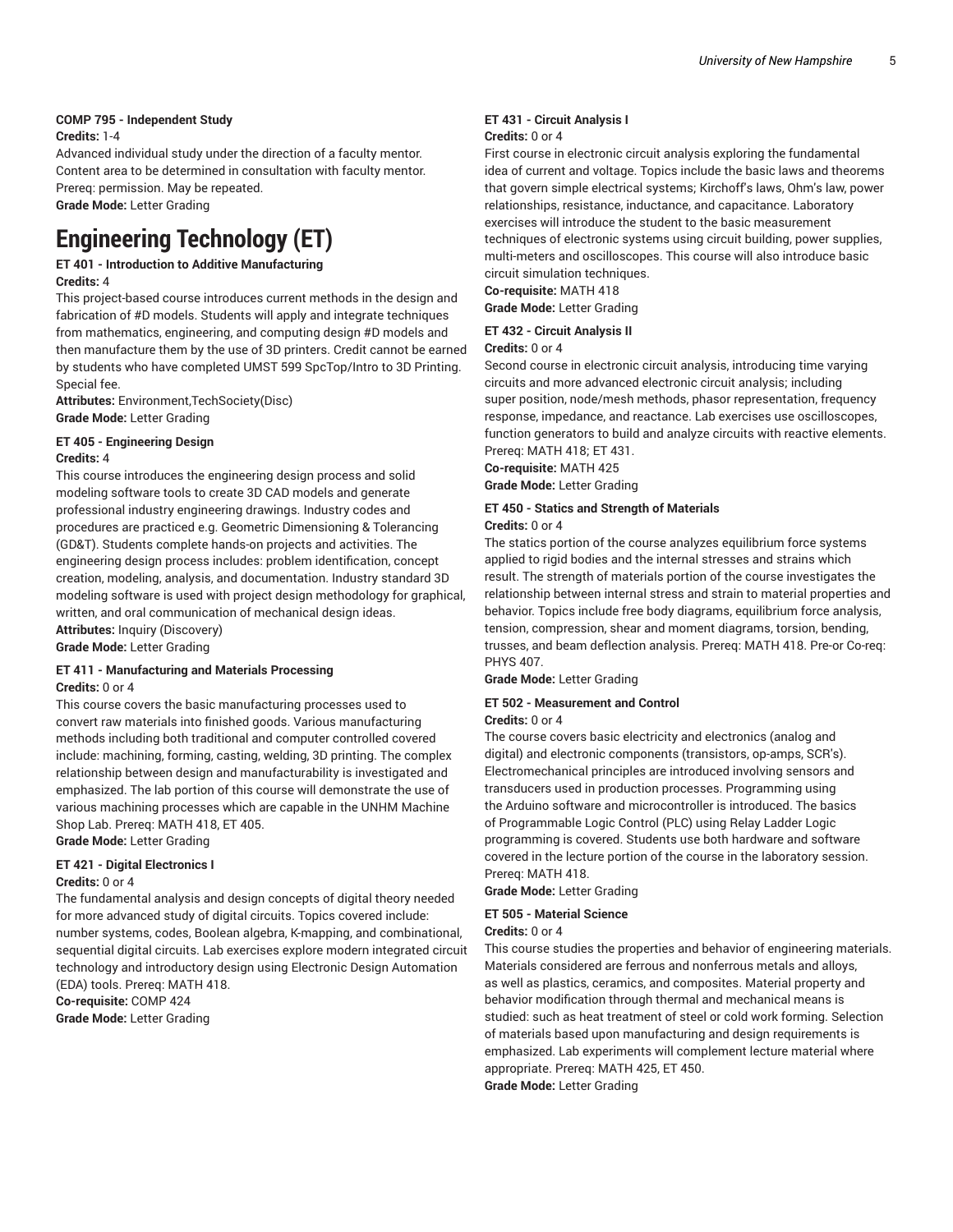#### **ET 522 - Digital Electronics II**

#### **Credits:** 0 or 4

Advanced topics in digital design techniques. Topics covered include: complex digital circuits, Flip-Flop circuits, counters, state machines, state diagrams, and memory devices. Laboratory exercises work with modern digital design methods with schematic entry, synthesis using VHDL, simulation modern digital systems implemented on Field Programmable Gate Arrays (FPGA). Prereq: ET 421.

**Grade Mode:** Letter Grading

#### **ET 529 - Introduction to Thermodynamics Credits:** 4

This course covers the fundamentals of equilibrium thermodynamics. Topics include: thermodynamic properties of gases and liquids, thermodynamic tables, ideal gas laws, open and closed systems, thermodynamic processes and process diagrams, First and Second Laws of Thermodynamics, entropy, and an introduction to thermodynamic cycles. Prereq: MATH 425.

**Grade Mode:** Letter Grading

#### **ET 541 - Electronic Devices**

#### **Credits:** 4

Introductory course in Electronic devices looking at modern components used in current electronic systems. This course will develop techniques to analyze basic semiconductor devices such as diodes, field effect transistors and bipolar transistors. Specific diode circuits covered include: rectifying, clipping, and clamping circuit configurations. Methods to model, analyze and bias the basic transistor amplification circuits will be developed. Lab exercises will explore these types of circuit both in physical prototyping and simulation. Prereq: MATH 425; ET 431; ET 432. **Grade Mode:** Letter Grading

#### **ET 542 - Analog Electronics Credits:** 4

Design of fundamental analog circuit blocks in electronic systems. Multistage amplifiers; feedback systems and stability; power amplifiers. Nonlinear electronic circuits: oscillators, function generators; clippers and peak detectors; A/D and D/A conversion. Laboratory exercises will explore building physical prototypes and the use of simulation to build and analyze Analog systems.

**Grade Mode:** Letter Grading

#### **ET 550 - Dynamics and Machine Design I Credits:** 0 or 4

The dynamics portion of the course covers basic fundamentals of particle and rigid body dynamics, rectilinear and curvilinear motion, and kinematic motion. The machine design portion covers static and dynamic stress analysis theories, combined stress, and fatigue and endurance strength. Introduction to various machine element analyses are begun including fasteners, springs, and shaft design. Computer applications are employed where appropriate using CAD and Excel. Prereq: ET 405, ET 450. Pre- or Co-req: MATH 425.

**Grade Mode:** Letter Grading

#### **ET 560 - Machine Design II**

#### **Credits:** 0 or 4

This course is a continuation of ET 550 Machine Design portion. Additional machine elements and their related analyses are covered. Power transmission drive components such as gears, belts, chains, clutches and brakes are covered. Lab projects will involve individual components or combined items above. Computer application software is used where appropriate, including CAD and Excel. Prereq: ET 550. **Grade Mode:** Letter Grading

#### **ET 590 - Embedded Microcontrollers Credits:** 4

The purpose of this course is to explore the subject of microprocessors and embedded systems, covering architectural issues, programming, and interfacing. The course will also cover processor organization, emphasizing the typical structure of today's microcontrollers, processor models, and programming styles. Throughout the material, the consideration of input/output systems to the use of various embedded peripherals and interfacing external loads for a spectrum of diverse applications will be addressed.

**Equivalent(s):** ET 522

**Grade Mode:** Letter Grading

#### **ET 625 - Technical Communications Credits:** 4

Designed to improve students' capabilities to prepare and present technical information in written and oral form and through electronic means. ET majors should take this course early in their program of study so that proficiencies developed can be utilized in later courses. (Also listed as ENGL 502.) Writing intensive.

**Attributes:** Writing Intensive Course **Equivalent(s):** ENGL 502, ENGL 502H **Grade Mode:** Letter Grading

**ET 635 - Fluid Technology and Heat Transfer**

#### **Credits:** 0 or 4

Fundamental principles of fluid technology and basic principles of heat transfer, with applications in solving practical problems, and how these concepts are used in the HVAC area. Prereq: Thermodynamics; Mechanical Engineering Tech majors.

**Grade Mode:** Letter Grading

#### **ET 641 - Production Systems**

#### **Credits:** 4

Market forecasting; waiting line theory; manufacturing inventories and their control; production scheduling; quality control. Prereq: differential and integral calculus.

**Grade Mode:** Letter Grading

#### **ET 644 - Mechanical Engineering Technology Concepts in Analysis and Design**

#### **Credits:** 4

Kinematics, kinetics, work and energy, fluids, heat transfer; application of these concepts to problems in mechanical design. Prereq: strength of materials and dynamics and ET 637.

**Grade Mode:** Letter Grading

#### **ET 645 - Fluid Technology and Heat Transfer II Credits:** 0 or 4

The course prepares the student to apply thermal and fluid engineering principles to situations typical of those encountered in industry. Topics covered include thermodynamics of two phase fluids, fluid dynamics of piping systems, principles of turbomachinery, and analysis of power cycles. No credit for students who have taken ET 696 Special Topics in Mechanical Engineering Technology for credit. Prereq: ET 635, MATH 425. **Grade Mode:** Letter Grading

#### **ET 671 - Digital Systems**

#### **Credits:** 0 or 4

Digital systems design and application using TTL and CMOS devices, design of systems, and interfacing. Digital design project required. Prereq: introductory digital design. Special fee. Lab. **Grade Mode:** Letter Grading